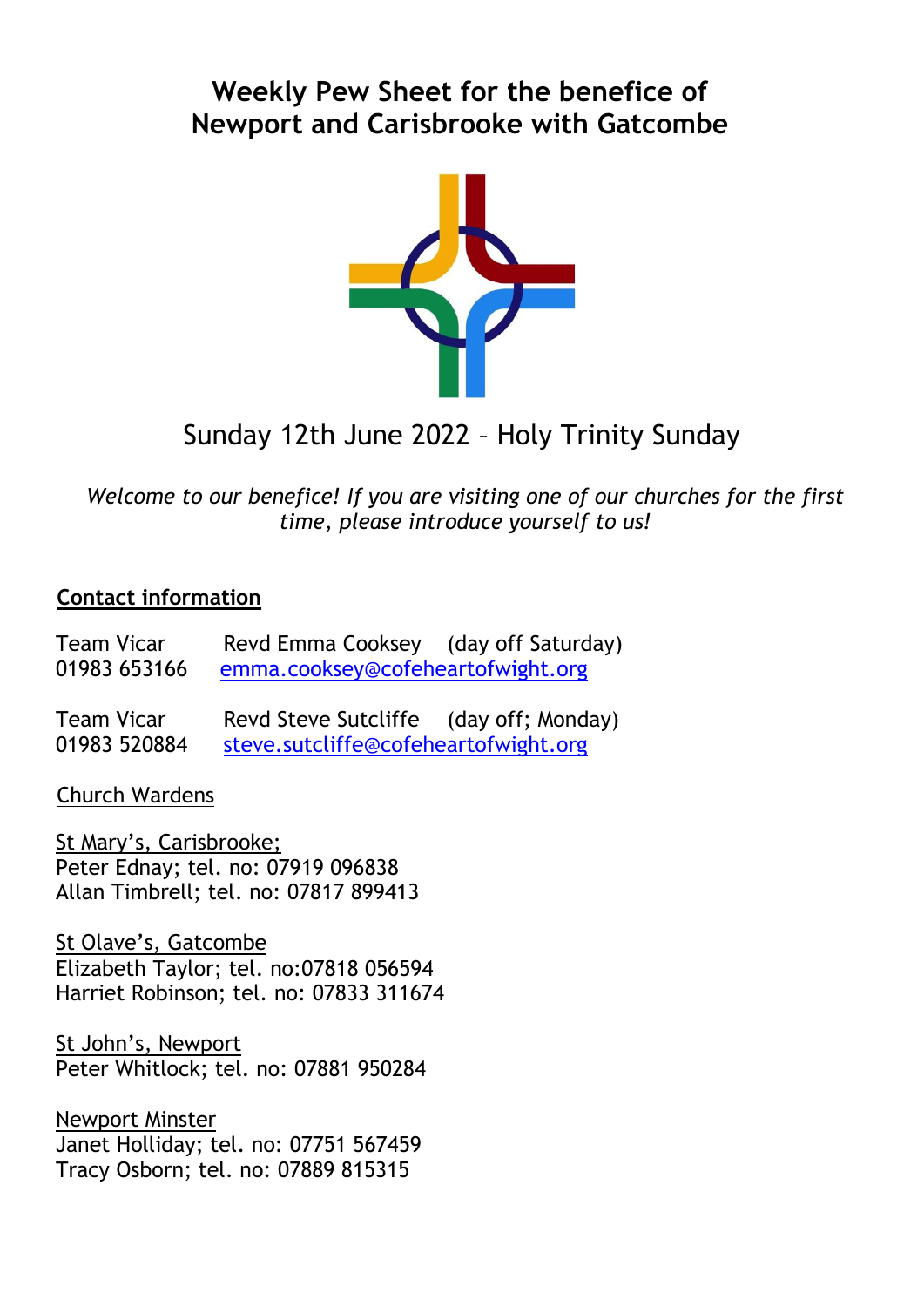**COLLECT** Holy God, faithful and unchanging: enlarge our minds with the knowledge of your truth, and draw us more deeply into the mystery of your love, that we may truly worship you, Father, Son and Holy Spirit, one God, now and for ever.

#### **FIRST READING Romans 5.1–5 A reading from the letter of Paul to the Romans.**

Since we are justified by faith, we have peace with God through our Lord Jesus Christ, through whom we have obtained access to this grace in which we stand; and we boast in our hope of sharing the glory of God. And not only that, but we also boast in our sufferings, knowing that suffering produces endurance, and endurance produces character, and character produces hope, and hope does not disappoint us, because God's love has been poured into our hearts.

This is the word of the Lord **Thanks be to God.**

**GOSPEL John 16.12–15** Hear the gospel of our Lord Jesus Christ according to John.

### **Glory to you O Lord**

Jesus said to his disciples: 'I still have many things to say to you, but you cannot bear them now. When the Spirit of truth comes, he will guide you into all the truth; for he will not speak on his own, but will speak whatever he hears, and he will declare to you the things that are to come. He will glorify me, because he will take what is mine and declare it to you. All that the Father has is mine. For this reason I said that he will take what is mine and declare it to you.'

This is the Gospel of the Lord **Praise to you O Christ**

#### **POST COMMUNION**

Gracious God, lover of all, in this sacrament we are one family in Christ your son, one in the sharing of his body and blood and one in the communion of his Spirit: help us to grow in love for one another and come to the full maturity of the Body of Christ. We make our prayer through your son our Saviour.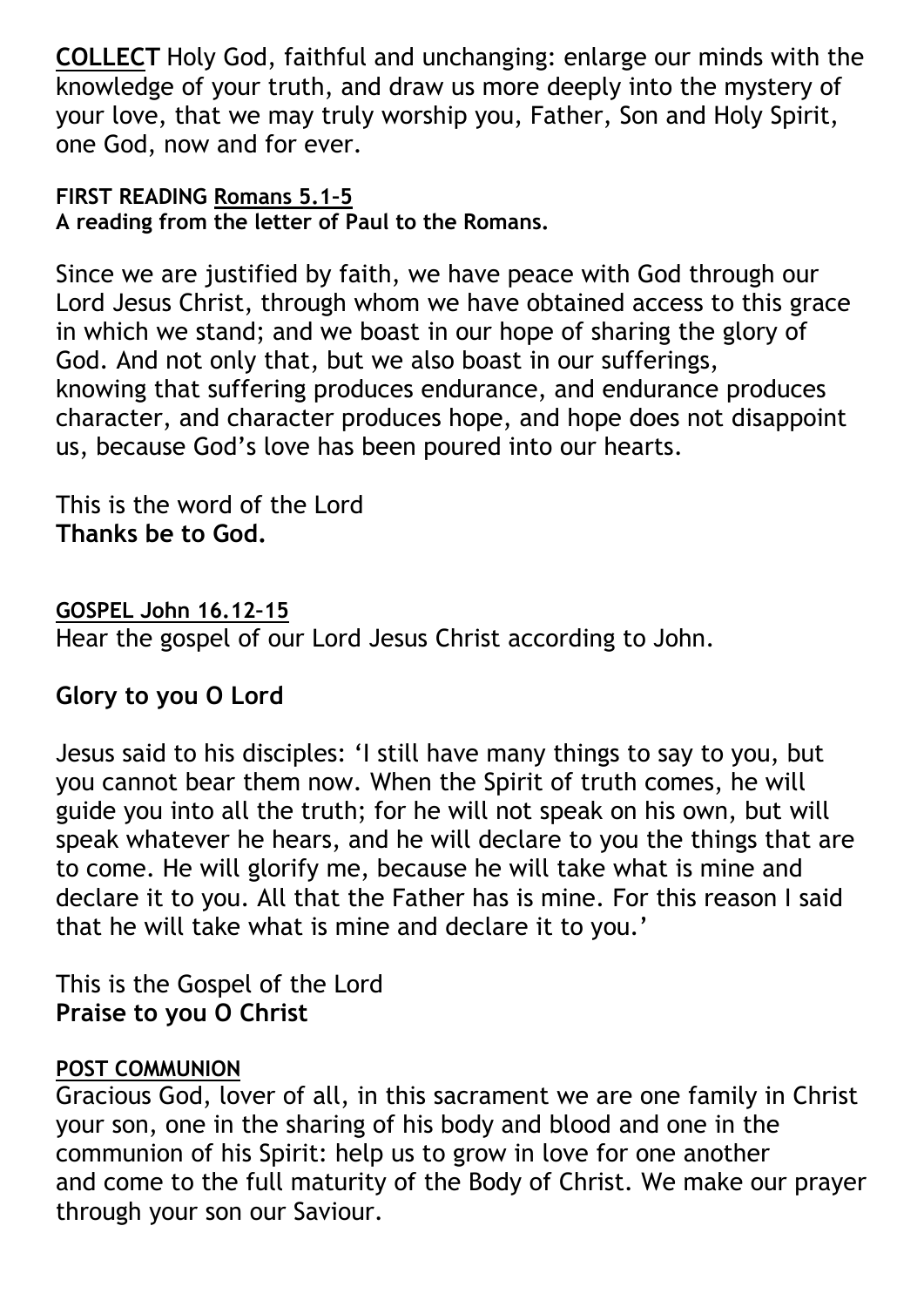- **Monday 27th June - Chatterbox Tots and Toddlers** in St John's Church Hall on from 9.30-11am for music, snacks, play and songs.
- **Wednesday June 15th - St John's Midweek Service** takes place at 11am. This week the service is Holy Communion.
- **On Wednesdays** from 10.00am 12. noon **Parson's Pantry** why not pop in to St Mary's Church for a tea/coffee and cake.
- **Today Sunday June 12th** Carisbrooke Open Gardens from 11am 5pm. £5 per Ticket. Free Parking, and refreshments, Plant Stall and Raffle. Maps and Tickets available from 10.30am in Carisbrooke Church Hall and Carisbrooke Health Centre car park. Parking also available at St. Thomas of Canterbury school. Help needed, if you can spare an hour or two or make a cake please contact [carisbrookefriends@btinternet.com](mailto:carisbrookefriends@btinternet.com) or telephone Peter Ednay.
- **Thursday June 16th** 8pm at the Eight Bells, Fun Quiz. All Welcome.
- **Monday June 20th** at St. Mary's Church Hall. Beetle drive. Starts at 2pm.
- **Pipes and Puddings (and Prosecco)** evening at St. Olave's on **Saturday June 18th** at 7pm which is an organ recital given by Gerard Brooks, MA FRCO Hon. ARAM who is the Director of Music at Methodist Central Hall, Westminster. Tickets are £15 (available from [lizi.taylor84@hotmail.com\)](mailto:lizi.taylor84@hotmail.com) 840575 to include and glass of Prosecco and delicious hot and cold desserts.
- **Wastewatchers Holiday Club** The decision was made earlier this week to cancel the Wastewatchers Holiday Club this year as there was very little interest in it. However, following the success of the Jubilee weekend street party we are holding a **Family Fun Afternoon** on Saturday July 30th from 2pm - 4pm in St John's hall and grounds. There will be games and activities (including face painting) for all the families plus tea and cakes. Watch this space for more details. Invitations will be available nearer the time for you to give to friends and family and we hope to invite the local residents and their families too.
- **Meet the Experts - Stained Glass Windows. Tuesday June 28th in Newport Minster.** Come and hear how the experts from Ark Stained Glass and Leaded Lights Ltd. have repaired, conserved and restored the original stained glass of the Minster. Talks begin at **12.30. Tickets are free but you will need to book as spaces are limited.** Please contact the Campaign Office. [Campaign@newportminster.org](mailto:Campaign@newportminster.org) or Telephone (01983)559257